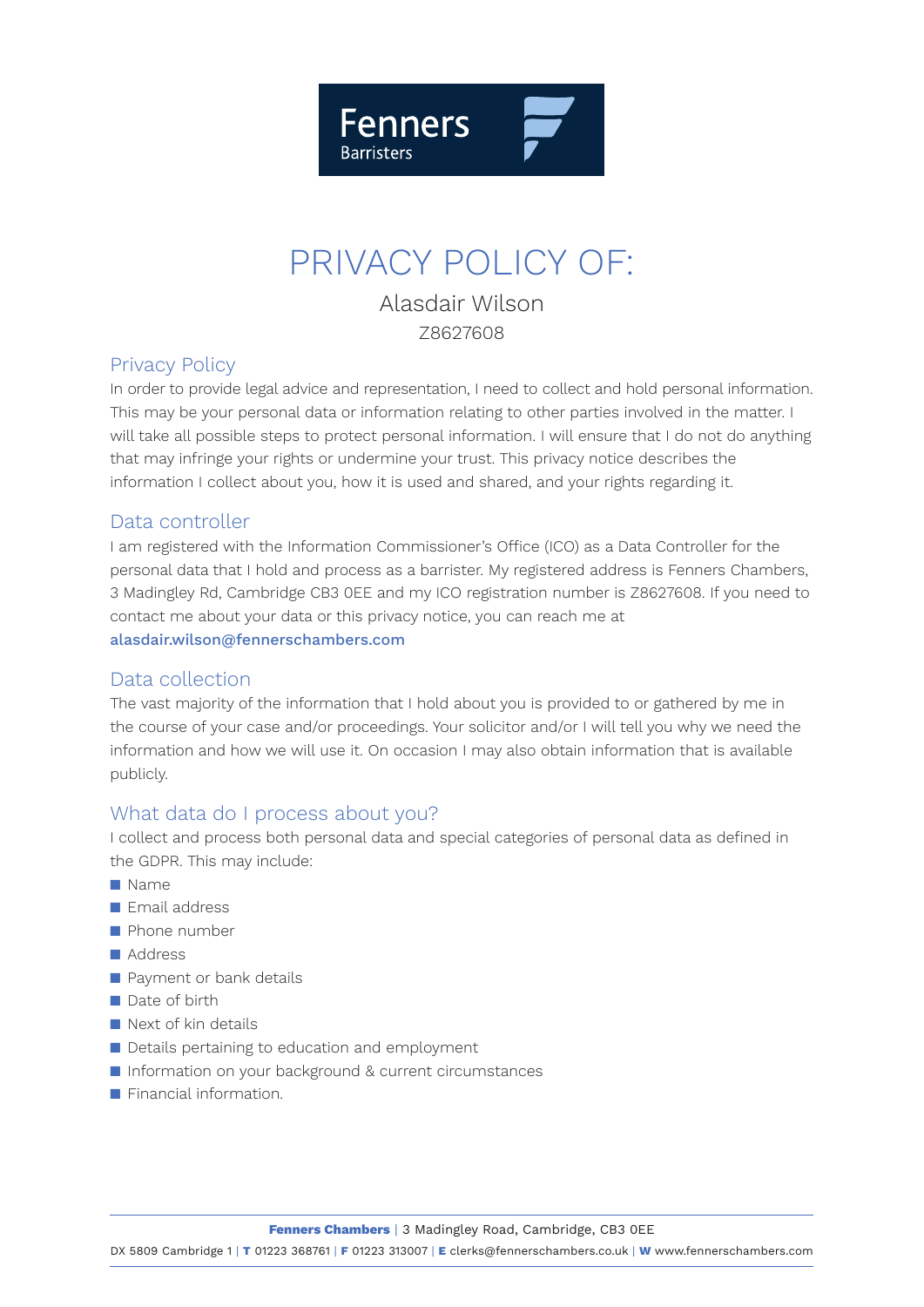

Where relevant, I may also need to process special category personal data that reveals your:

- **n** Racial or ethnic origin
- **n** Political opinions
- Religious and philosophical beliefs
- $\blacksquare$  Trade union membership
- $\blacksquare$  Genetic data
- Biometric data for the purpose of uniquely identifying a natural person
- $\blacksquare$  Data concerning health
- $\blacksquare$  Sex life and sexual orientation.

On occasion, I may also process personal data relating to criminal convictions and offences.

## My lawful basis for processing your information

The General Data Protection Regulation (the GDPR) requires all organisations that process personal data to have a lawful basis for doing so. The lawful basis identified in the GDPR that I seek to rely upon are as follows:

- $\blacksquare$  Consent of the data subject where this required, I will ensure that I have your specific consent for processing your data.
- **n** Performance of a contract with the data subject or to take steps to enter into a contract.
- $\blacksquare$  Compliance with a legal obligation to comply with various regulatory and professional obligations, e.g. filing tax returns with HMRC.
- $\blacksquare$  The legitimate interests of my business or a third party, except where such interests are overridden by the interests, rights or freedoms of the data subject.

Examples of legitimate interests include:

- $\blacksquare$  Where the data subject is a client or in the service of the controller;
- $\blacksquare$  Provision of legal services and advice;
- **n** Processing is necessary to ensure network and information security, including preventing unauthorised access;
- $\blacksquare$  For purposes of practice management, accounting and debt recovery;
- $\blacksquare$  For completion of professional regulatory requirements;
- **n** Processing for direct marketing purposes, or to prevent fraud; and
- $\blacksquare$  Reporting threats to public security.

## Special category processing

I process special category data when:

- **1** I have your explicit consent to do so; or
- **2** It is necessary for the exercise or defence of legal claims or judicial acts.

DX 5809 Cambridge 1 | **T** 01223 368761 | **F** 01223 313007 | **E** clerks@fennerschambers.co.uk | **W** www.fennerschambers.com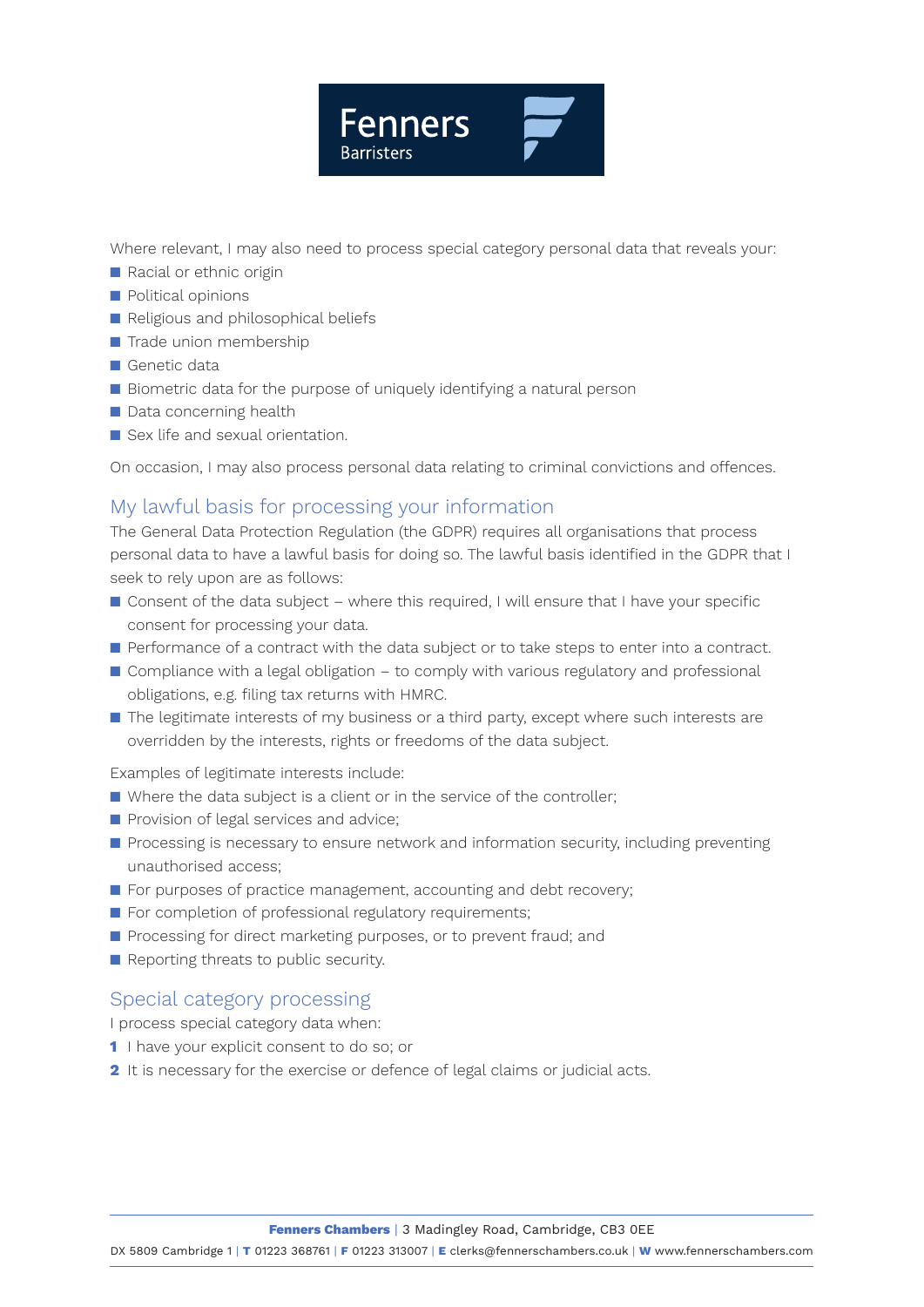

## Criminal data processing

On occasion, I process data relating to criminal offences where it is necessary for:

- $\blacksquare$  The purpose of, or in connection with, any legal proceedings;
- $\blacksquare$  The purpose of obtaining legal advice; or
- $\blacksquare$  The purposes of establishing, exercising or defending legal rights.

I use your information to:

- **n** Provide legal advice and representation;
- $\blacksquare$  Assist in training pupils and mini pupils;
- **n** Investigate and address your concerns;
- $\blacksquare$  Communicate with you about news, updates and events;
- **n** Investigate or address legal proceedings relating to your use of my services, or as otherwise allowed by applicable law;
- $\blacksquare$  Make statutory returns as required by law;
- $\blacksquare$  Assist in any tendering or panel membership applications;
- **n** Assist in any other applications for the purpose of professional development or career progression;
- Communicate legal updates and judgments to other legal professionals;
- $\blacksquare$  For marketing purposes.

I may share your personal data with:

- n Instructing solicitors or other lawyers involved in your case;
- $\blacksquare$  A pupil or mini pupil, under my training;
- $\Box$  Opposing counsel, for the purposes of resolving the case;
- My chambers management and staff who provide administrative services;
- My regulator or legal advisors in the event of a dispute or other legal matter;
- **n** Law enforcement officials, government authorities, or other third parties to meet any legal obligations;
- Legal directories, for the purpose of professional development;
- Any relevant panel or tendering committee, for the purpose of professional development;
- $\blacksquare$  Accountants and banking officials;
- Regulators or arbitrators, where complaints or disputes arise;
- Any other party where I ask you for consent, and you consent, to the sharing.

### Transfers to third countries and international organisations

I do not transfer any personal data to third countries or international organisations.

I retain your personal data while you remain a client unless you ask me to delete it. My Retention and Disposal Policy (copy available on request) details how long I hold data for and how I dispose of it when it no longer needs to be held. I will delete or anonymise your information at your request unless: